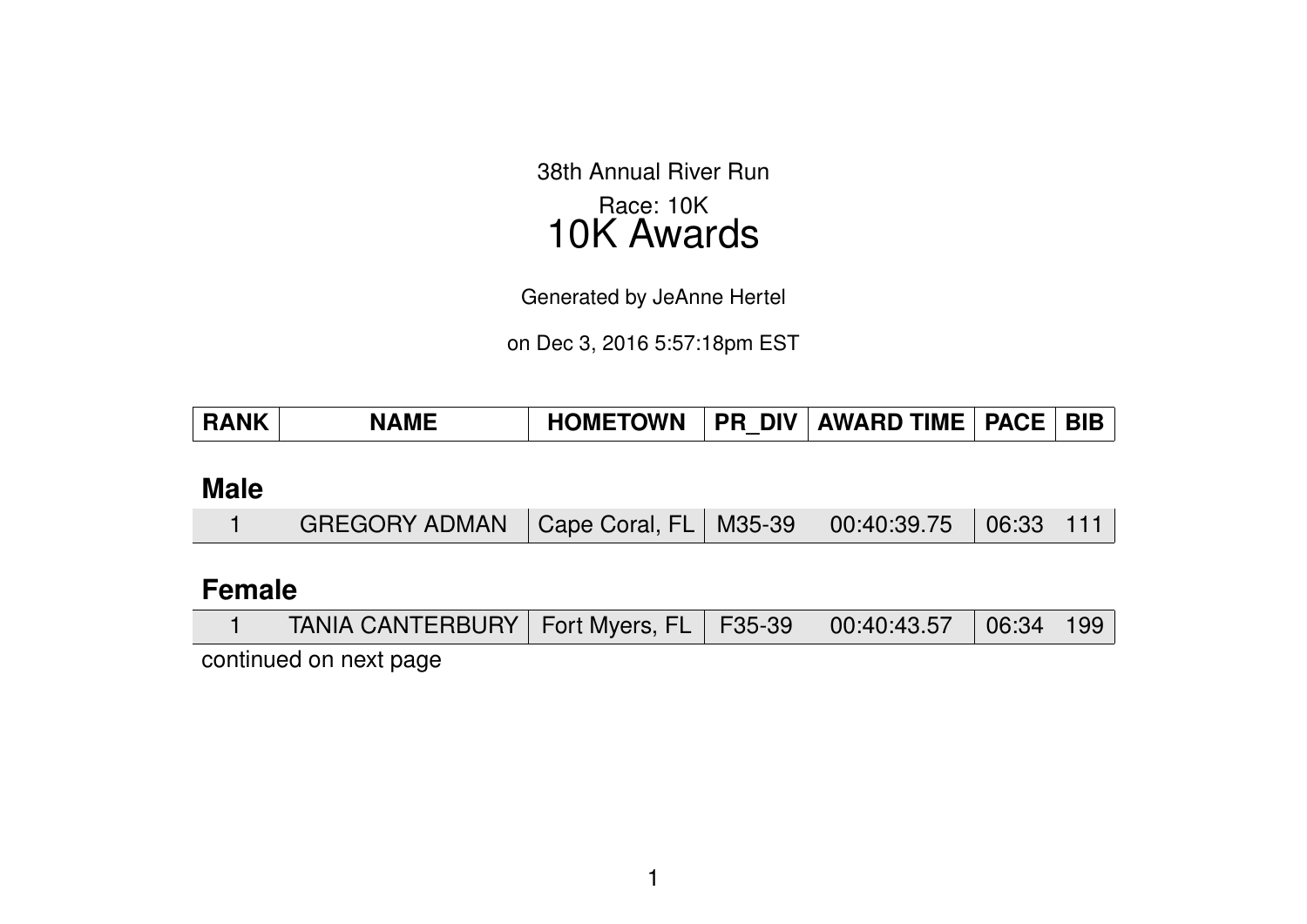| <b>RANK</b> | <b>NAME</b> | <b>HOMETOWN</b> |  | <b>PR DIV AWARD TIME PACE BIB</b> |  |  |
|-------------|-------------|-----------------|--|-----------------------------------|--|--|
|-------------|-------------|-----------------|--|-----------------------------------|--|--|

#### **Male Masters**

|  | WILLIAM VALENTI   Fort Myers, FL   M40-44   00:43:07.04   06:57   105 |  |  |  |  |  |
|--|-----------------------------------------------------------------------|--|--|--|--|--|
|--|-----------------------------------------------------------------------|--|--|--|--|--|

#### **Female Masters**

|  | O. FUENTES   Cape Coral, FL   F50-54   00:49:37.60   08:00   133 |  |  |  |  |  |
|--|------------------------------------------------------------------|--|--|--|--|--|
|--|------------------------------------------------------------------|--|--|--|--|--|

#### **Male Grand Masters**

|  | PETER SEITZ | Buffalo, NY |  | M55-59   00:45:17.40   07:18   31 |  |  |
|--|-------------|-------------|--|-----------------------------------|--|--|
|--|-------------|-------------|--|-----------------------------------|--|--|

#### **Female Grand Masters**

| <u>A FLIENITER</u><br><del>U.TULIVILJ</del> | <del>Cape Coral, FL</del>   <del>F50-54</del> |  |  |
|---------------------------------------------|-----------------------------------------------|--|--|
| <b>LISA ROETH</b>                           |                                               |  |  |

## **Male Senior Grand Masters**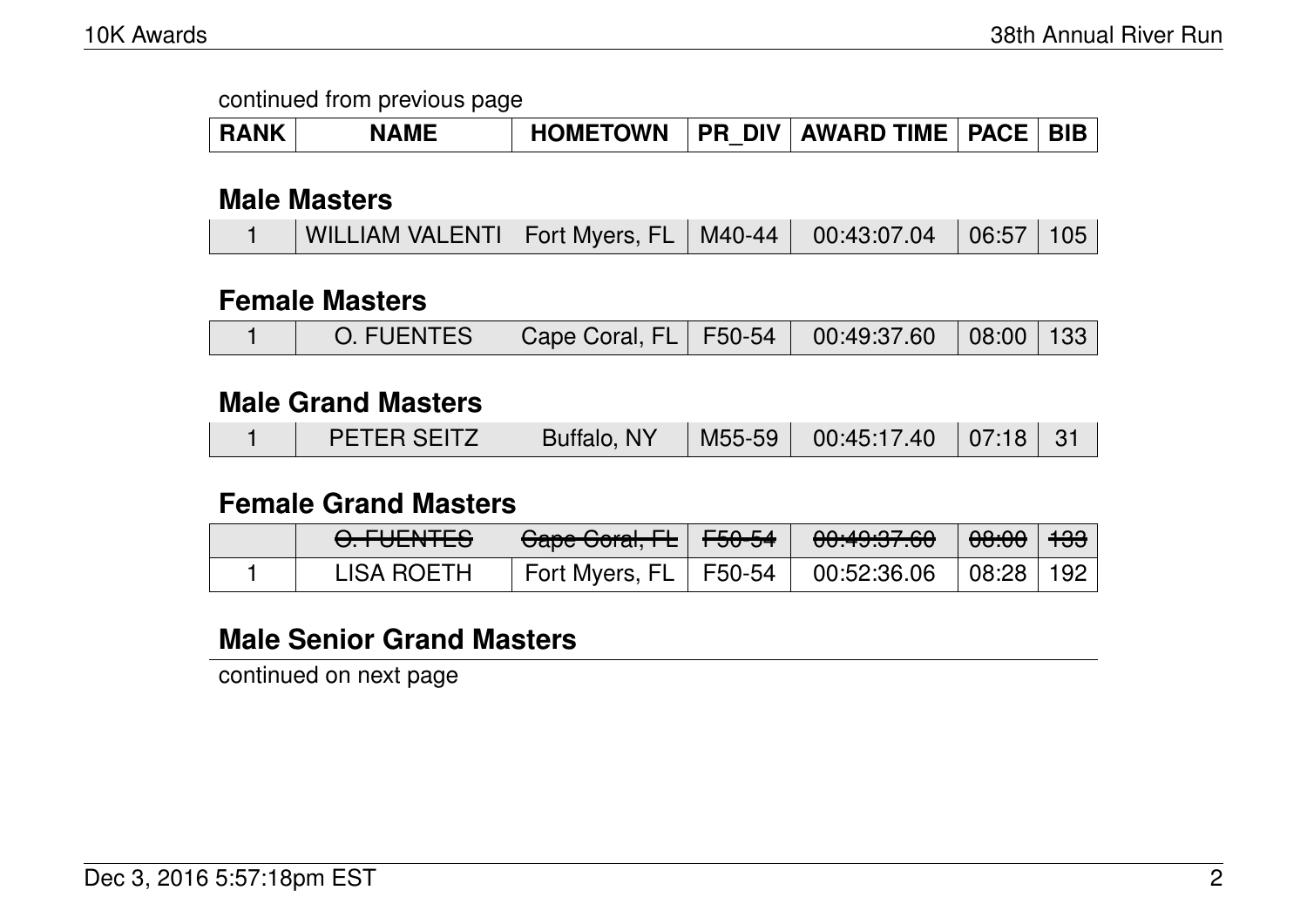| <b>RANK</b> | <b>NAME</b>       | <b>HOMETOWN</b> |        |                         |  |
|-------------|-------------------|-----------------|--------|-------------------------|--|
|             | <b>JOHN BATES</b> | Captiva, FL     | M65-69 | $00:49:27.86$ 07:58 202 |  |

### **Female Senior Grand Masters**

| <b>AMY YANNI</b><br>Fort Myers, FL   F60-65   00:58:04.91 | 09:21 |
|-----------------------------------------------------------|-------|
|-----------------------------------------------------------|-------|

#### **F10-12**

|  | <b>ELLA LABODA</b> | Fort Myers, FL   F10-12   00:58:00.10   09:21   12 |  |  |  |  |
|--|--------------------|----------------------------------------------------|--|--|--|--|
|--|--------------------|----------------------------------------------------|--|--|--|--|

### **M13-15**

| <b>HUNTER WILSON</b> | Cape Coral, FL   M13-15   01:01:28.84   09:54   185 |  |  |
|----------------------|-----------------------------------------------------|--|--|
| ALEX LANIER          | Cape Coral, FL   M13-15   01:01:28.00   09:54   184 |  |  |

### **F13-15**

| <b>SARAH LABODA</b>                                                      | Fort Myers, FL   F13-15   00:53:52.36   08:41   13 |  |  |
|--------------------------------------------------------------------------|----------------------------------------------------|--|--|
| CAROLINE MACKENZIE   Fort Myers, FL   F13-15   00:53:52.51   08:41   201 |                                                    |  |  |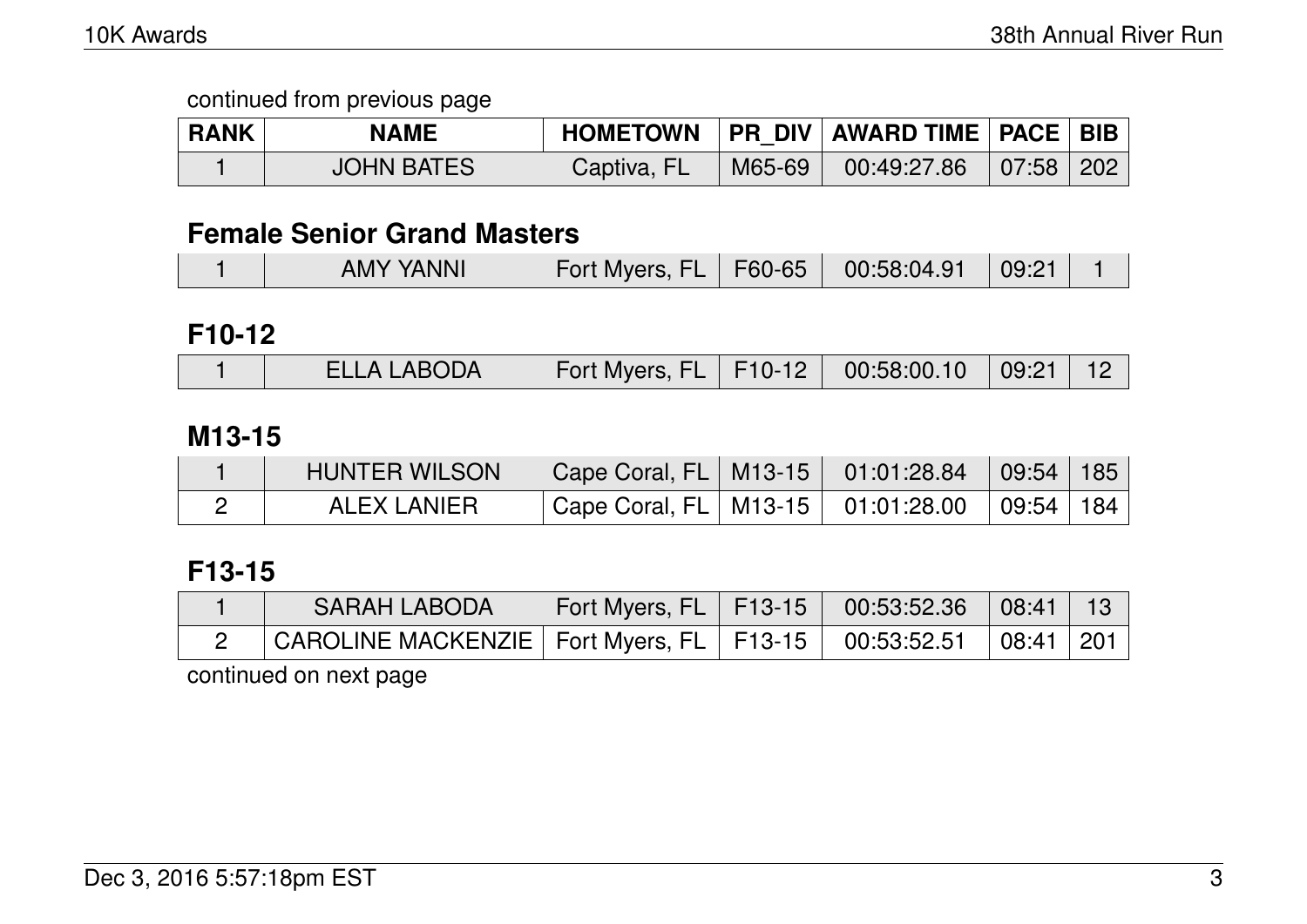| <b>RANK</b> | <b>NAME</b>            | <b>HOMETOWN</b> | <b>PR DIV AWARD TIME PACE BIB</b> |                                |  |
|-------------|------------------------|-----------------|-----------------------------------|--------------------------------|--|
|             | <b>ELLIE BELCASTRO</b> | Fort Myers, FL  | $F13-15$ 00:54:48.71              | $\mid$ 08:50 $\mid$ 115 $\mid$ |  |

### **M16-19**

| DAWSON LAFORCE   Fort Myers Beach, FL   M16-19   00:50:39.50   08:10   208 |
|----------------------------------------------------------------------------|
|----------------------------------------------------------------------------|

#### **M20-24**

|  | <b>GIBSON BASTER</b> | Fort Myers, FL |  | M20-24   00:45:35.28   07:21   159 |  |  |
|--|----------------------|----------------|--|------------------------------------|--|--|
|--|----------------------|----------------|--|------------------------------------|--|--|

### **F20-24**

| <b>ASHLEY ALTING</b>  | Fort Myers, FL | F20-24              | 00:53:40.08            | 08:39         | 37 |
|-----------------------|----------------|---------------------|------------------------|---------------|----|
| <b>ALEXIS ROBBINS</b> | Cape Coral, FL |                     | $F20-24$   01:02:53.27 | 10:08 118     |    |
| ABBY REKEWEG          | Fort Myers, FL | F <sub>20</sub> -24 | 01:07:57.70            | $10:57$   216 |    |

#### **M25-29**

|  | <b>JORDAN VARBLE</b> | US |  | M25-29   00:45:32.36   07:20   162 |  |  |
|--|----------------------|----|--|------------------------------------|--|--|
|--|----------------------|----|--|------------------------------------|--|--|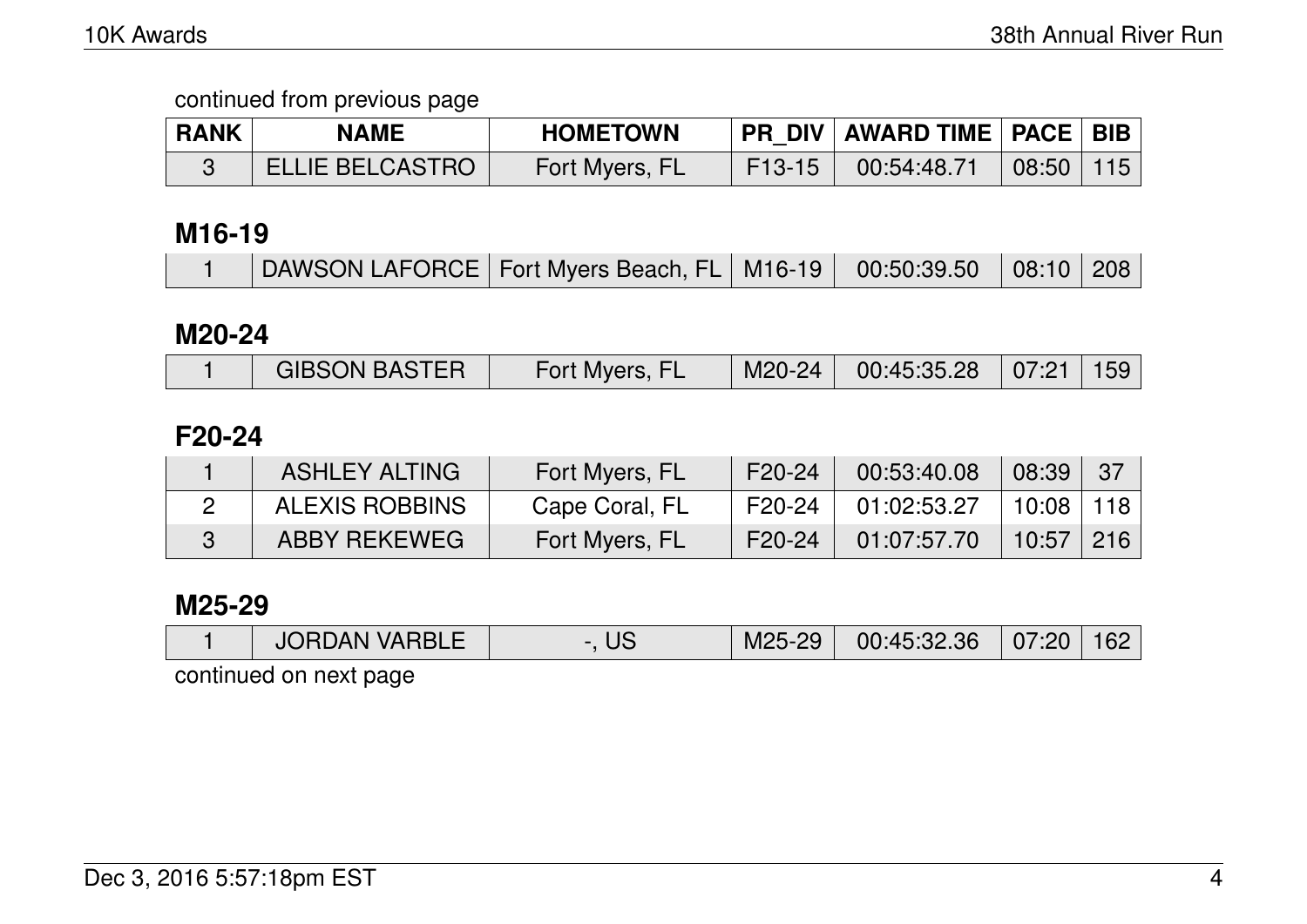| <b>RANK</b> | NAME                 | <b>HOMETOWN</b> | PR_DIV   AWARD TIME   PACE   BIB |       |     |
|-------------|----------------------|-----------------|----------------------------------|-------|-----|
|             | <b>CHRIS BATTIES</b> | Fort Myers, FL  | M25-29   01:15:39.66             | 12:11 | 150 |

## **F25-29**

| <b>BEGUM VERGUL</b>   | Lehigh Acres, FL   F25-29 \ |        | 00:53:20.45 | 08:36 |       |
|-----------------------|-----------------------------|--------|-------------|-------|-------|
| <b>YELENA SEREDA</b>  | Fort Myers, FL              | F25-29 | 00:55:19.84 | 08:55 | $-10$ |
| <b>BEVERLY KELLEY</b> | -. US                       | F25-29 | 01:01:18.80 | 09:53 | -157  |

### **M30-34**

| <b>CHRIS MOYER II</b> | Pineland, FL   | M30-34 | 00:42:47.11 | 06:54 | 130 |
|-----------------------|----------------|--------|-------------|-------|-----|
| <b>SEAN PHAM</b>      | Fort Myers, FL | M30-34 | 00:45:34.10 | 07:21 |     |
| ELIEZER HERNANDEZ     | Naples, FL     | M30-34 | 00:51:34.68 | 08:19 | 44  |

# **F30-34**

| STEFANIE COLEMAN   Lehigh Acres, FL   F30-34   \ |                                       | $\vert$ 00:53:24.57 $\vert$ 08:36 165 |                     |  |
|--------------------------------------------------|---------------------------------------|---------------------------------------|---------------------|--|
| KATE PAINE                                       | Fort Myers, FL   F30-34   00:56:10.17 |                                       | $\vert$ 09:03   117 |  |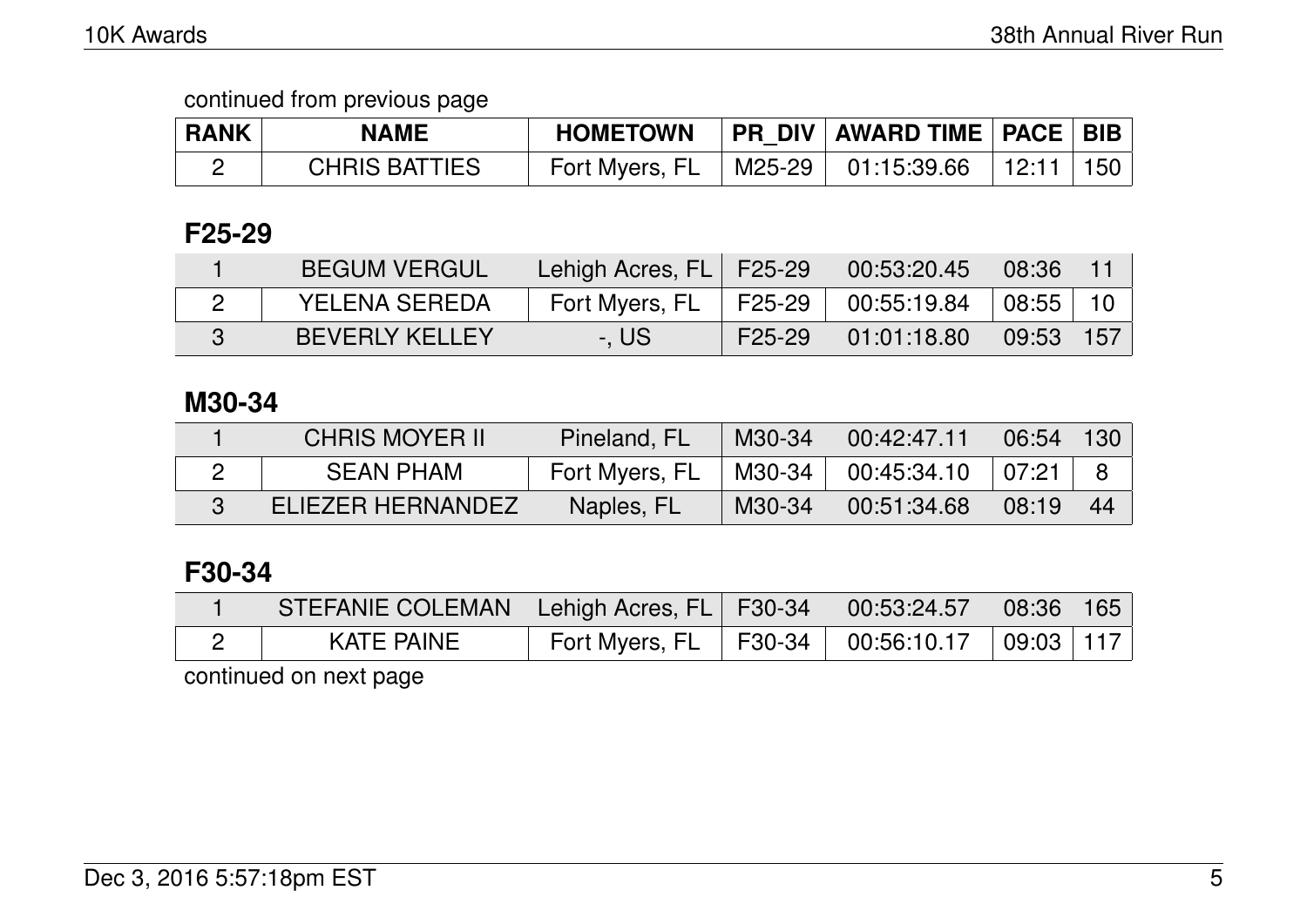| <b>RANK</b> | <b>NAME</b>         | <b>HOMETOWN</b> |        | PR_DIV   AWARD TIME   PACE   BIB |       |     |
|-------------|---------------------|-----------------|--------|----------------------------------|-------|-----|
|             | <b>ALISON SWING</b> | Fort Myers, FL  | F30-34 | 00:57:05.63                      | 09:12 | 124 |

## **M35-39**

| ADEAADV ADMAN<br>UNLUVIII AVIIMIN | Cape Coral, FL         | <del>M35-39</del> | 00:40:39.75 | <del>06:33</del> | $+ + +$ |
|-----------------------------------|------------------------|-------------------|-------------|------------------|---------|
| <b>RYAN YORK</b>                  | Fort Myers, FL         | M35-39            | 00:49:48.07 | 08:01            | 163     |
| <b>MARCIO GEQUELIN</b>            | Fort Myers, FL         | M35-39            | 00:52:46.30 | 08:30            | 48      |
| <b>BRIAN COLE</b>                 | Green Cove Springs, FL | M35-39            | 00:53:11.70 | 08:34            | 138     |

## **F35-39**

| TANILA CANITEDDLIDV<br>TAINIA VAINTENDUNT | Fort Myers, FL | <del>F35-39</del> | 00:40:43.57 | <del>06:34</del> | <del>199</del> |
|-------------------------------------------|----------------|-------------------|-------------|------------------|----------------|
| <b>SANDRINE EVEQUE</b>                    | Cape Coral, FL | F35-39            | 00:51:57.38 | 08:22            | 174            |
| DANIELLE STOKER                           | Fort Myers, FL | F35-39            | 00:52:19.39 | 08:26            | 151            |
| AMBER MAZZOLA                             | Fort Myers, FL | F35-39            | 00:52:36.75 | 08:29            | 26             |

## **M40-44**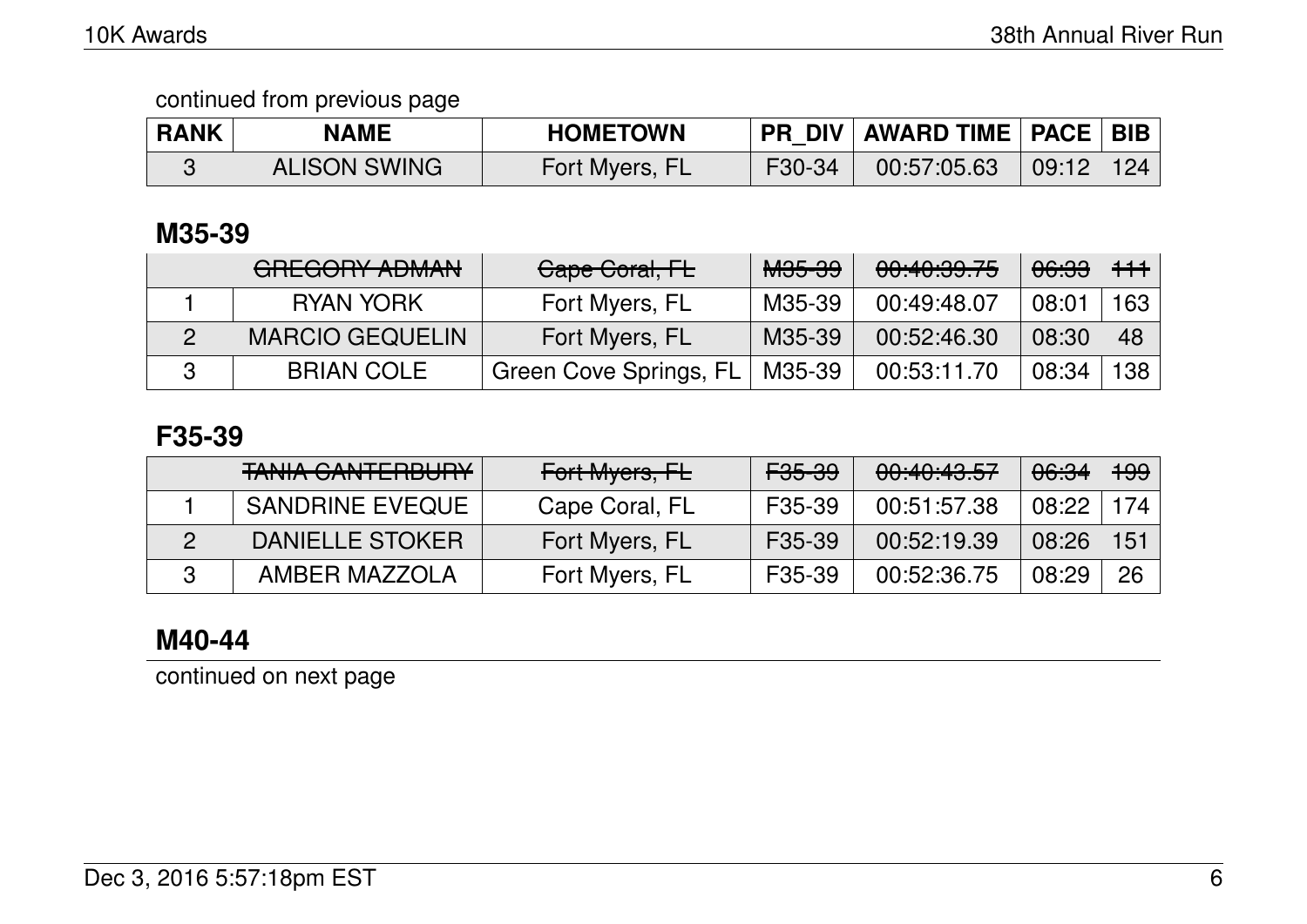| <b>RANK</b>    | <b>NAME</b>             | <b>HOMETOWN</b> | <b>PR DIV</b> | <b>AWARD TIME   PACE</b> |                  | <b>BIB</b> |
|----------------|-------------------------|-----------------|---------------|--------------------------|------------------|------------|
|                | WILLIAM VALENTI         | Fort Myers, FL  | M40-44        | 00:43:07.04              | <del>06:57</del> | 105        |
|                | <b>MICHAEL ANDRIANO</b> | Cape Coral, FL  | M40-44        | 00:43:18.42              | 06:59            | -90        |
| $\overline{2}$ | PETE ALCONTANA          | Fort Myers, FL  | M40-44        | 00:50:47.09              | 08:11            | 178        |
| 3              | <b>JOE ZEMBAS</b>       | Fort Myers, FL  | M40-44        | 00:53:44.16              | 08:39            | 85         |

#### **F40-44**

| <b>CAROL PALOW</b>   | Cape Coral, FL   F40-44                                                         | $00:51:07.14$ 08:14 52  |      |
|----------------------|---------------------------------------------------------------------------------|-------------------------|------|
| <b>MARY DONNELLY</b> | $\vert$ Cape Coral, FL $\vert$ F40-44 $\vert$ 00:54:51.61 $\vert$ 08:50 $\vert$ |                         | ∣ 59 |
| <b>TASHA WALLACE</b> | Fort Myers, FL   F40-44                                                         | $00:55:08.53$ 08:53 173 |      |

## **M45-49**

| <b>PATRICK DUNCAN</b> | Cape Coral, FL   M45-49      |        | $00:46:37.34$ 07:31 127 |                    |  |
|-----------------------|------------------------------|--------|-------------------------|--------------------|--|
| <b>TY BURGER</b>      | Cape Coral, $FL \mid M45-49$ |        | 00:50:16.66             | $\mid$ 08:06   220 |  |
| <b>JOHN GAMBA</b>     | Fort Myers, FL               | M45-49 | 00:56:26.96             | 09:06 218          |  |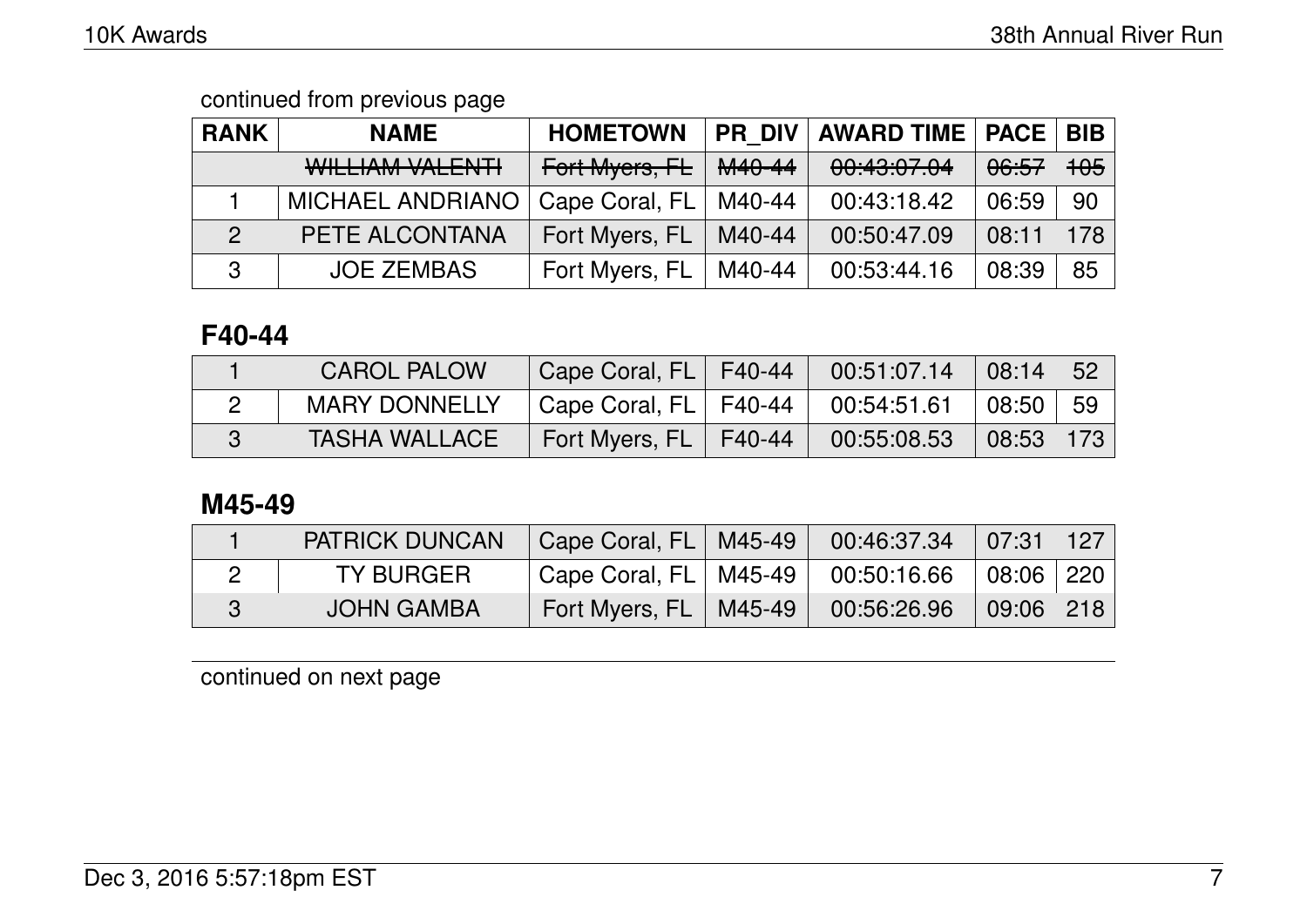| <b>RANK</b>    | <b>NAME</b>            | <b>HOMETOWN</b>  |        | <b>PR DIV   AWARD TIME   PACE   BIB  </b> |       |      |  |  |
|----------------|------------------------|------------------|--------|-------------------------------------------|-------|------|--|--|
| F45-49         |                        |                  |        |                                           |       |      |  |  |
|                | TINA KOWALCZYK JOHNSON | Lehigh Acres, FL | F45-49 | 00:51:27.24                               | 08:17 | 14   |  |  |
| $\overline{2}$ | <b>DONNA PINK</b>      | Destin, FL       | F45-49 | 00:52:51.86                               | 08:31 | 182丨 |  |  |
| 3              | <b>TRISHA TRYKA</b>    | Fort Myers, FL   | F45-49 | 00:54:05.74                               | 08:43 | 70   |  |  |

## **M50-54**

| ROBERT BROKAW       | Fort Myers, FL | M50-54 | 00:46:30.86 | 07:30     | $\vert$ 132 |
|---------------------|----------------|--------|-------------|-----------|-------------|
| <b>DAVID BASSEL</b> | Naples, FL     | M50-54 | 00:49:06.45 | 07:55 166 |             |
| <b>SAM MARSHALL</b> | Fort Myers, FL | M50-54 | 00:51:45.68 | 08:20     |             |

### **F50-54**

| <u>FUENTEC</u><br><del>U. LULIVILU</del> | Gape Goral, FL            | <del>F50-54</del> | 00:49:37.60            | 08:00            | <del>133</del> |
|------------------------------------------|---------------------------|-------------------|------------------------|------------------|----------------|
| <b>LISA ROETH</b>                        | <del>Fort Myers, FL</del> | <del>F50-54</del> | <del>00:52:36.06</del> | <del>08:28</del> | <del>192</del> |
| <b>LAURIE FRUTCHEY</b>                   | Fort Myers, FL            | F50-54            | 00:56:22.39            | 09:05            | 170            |
| URSULA MCGARVEY                          | Fort Myers Beach, FL      | F50-54            | 01:06:36.82            | 10:44            | 98             |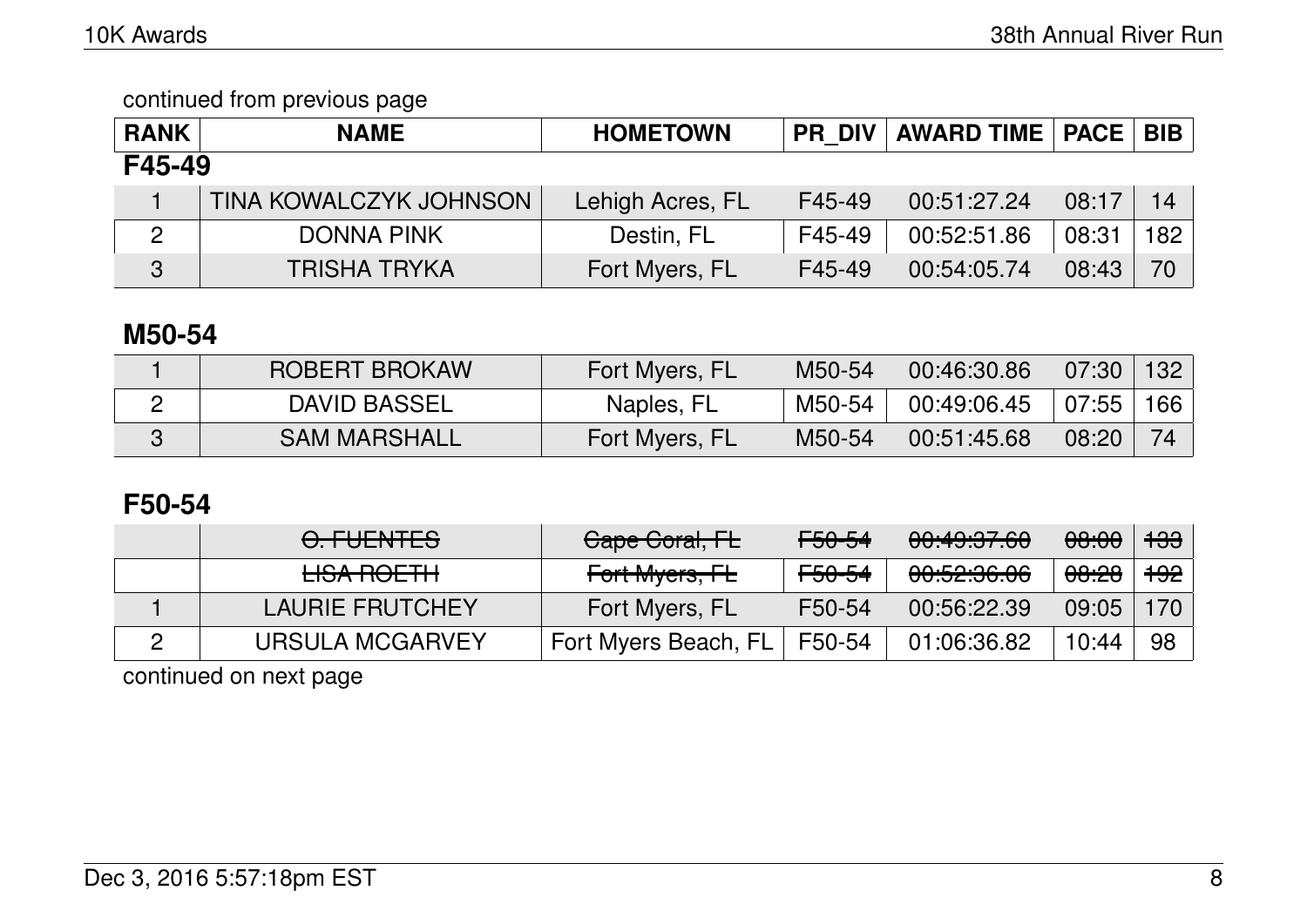| <b>RANK</b> | <b>NAME</b>                                                          | HOMETOWN   PR DIV   AWARD TIME   PACE   BIB |  |  |
|-------------|----------------------------------------------------------------------|---------------------------------------------|--|--|
|             | CAROL LAWRENCE   Cape Coral, FL   F50-54   01:12:48.78   11:44   221 |                                             |  |  |

## **M55-59**

| PETER SEITZ         | Buffalo, NY               | <del>M55-59</del> | 00:45:17.40 | <del>07:18</del> | $\Theta$ <sup>+</sup> |
|---------------------|---------------------------|-------------------|-------------|------------------|-----------------------|
| <b>TONY BURKETT</b> | Cape Coral, $FL$   M55-59 |                   | 00:46:50.38 | $07:33 \mid 108$ |                       |
| <b>JEFF RUSSELL</b> | Cape Coral, FL            | M55-59            | 00:50:36.28 | 08:09            | 160                   |
| STEPHEN EMERSON     | Fort Myers, FL            | M55-59            | 00:52:20.74 | 08:26            | 209                   |

### **F55-59**

| <b>NANCY EARLE</b>                       | Fort Myers, FL   F55-59 | 00:53:27.15                             | 08:37         | - 95 |
|------------------------------------------|-------------------------|-----------------------------------------|---------------|------|
| ELIZABETH DOVEY                          | Fort Myers, FL   F55-59 | $\frac{1}{2}$ 00:55:04.57   08:52   212 |               |      |
| ROSANNE POWERS   Cape Coral, FL   F55-59 |                         | 00:58:42.94                             | $\vert$ 09:27 | - 81 |

## **M60-65**

| <b>CRIAG HARRINGTON</b> | Naples, FL | $\mid$ M60-65 $\mid$ |  |  |
|-------------------------|------------|----------------------|--|--|
|                         |            |                      |  |  |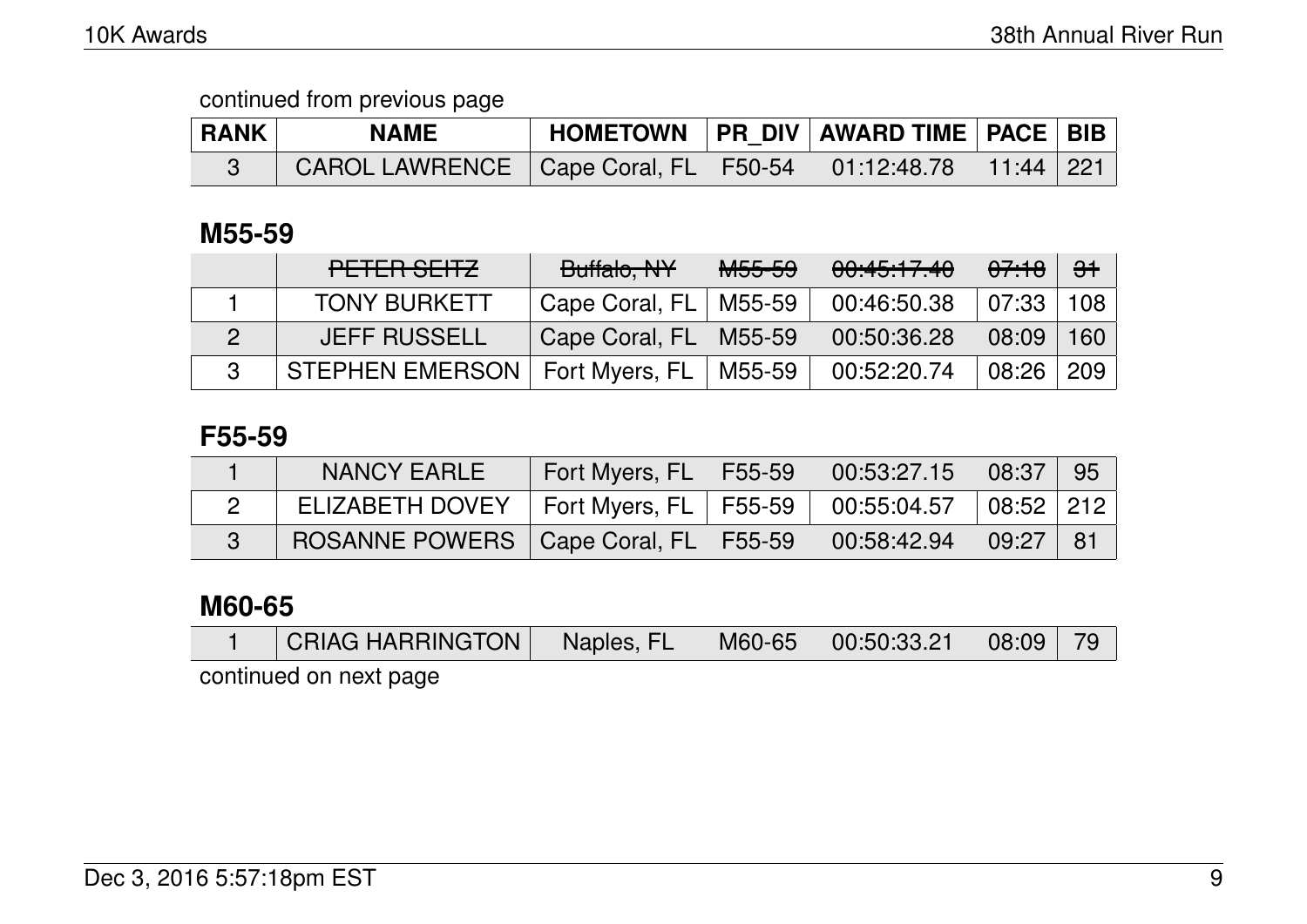| <b>RANK</b> | <b>NAME</b>       | <b>HOMETOWN</b>               |        | PR DIV   AWARD TIME   PACE   BIB |       |       |
|-------------|-------------------|-------------------------------|--------|----------------------------------|-------|-------|
|             | ED PERES          | Fort Myers, FL                | M60-65 | 00:50:45.08                      | 08:11 | 196 l |
|             | <b>GARY MILNE</b> | North Fort Myers, FL   M60-65 |        | 00:57:13.64                      | 09:13 | 145   |

### **F60-65**

| AMAY VANIAIL<br>$\sqrt{N}$ | Fort Myers, FL | <del>F60-65</del> | 00:58:04.91 | <del>09:21</del> |     |
|----------------------------|----------------|-------------------|-------------|------------------|-----|
| <b>WENDY PIASCIK</b>       | Cape Coral, FL | F60-65            | 01:02:27.75 | 10:04            | 55  |
| <b>BRENDA WALKER</b>       | Fort Myers, FL | F60-65            | 01:03:24.23 | 10:13            | 125 |
| <b>CAROL SIMONDS</b>       | Fort Myers, FL | F60-65            | 01:03:57.87 | 10:18            | 197 |

#### **M65-69**

| JOHN BATES          | Captiva, FL     | <b>M65-69</b> | 00:49:27.86 | <del>07:58</del> | 202            |
|---------------------|-----------------|---------------|-------------|------------------|----------------|
| JONATHAN WALLER     | Fort Myers, FL  | M65-69        | 00:57:14.74 | 09:13            | 97             |
| <b>TED CRAWFORD</b> | Fort Myers, FL  | M65-69        | 00:57:26.69 | 09:15            | 72             |
| <b>BION BEEBE</b>   | Minneapolis, MN | M65-69        | 00:57:29.65 | 09:16            | $\overline{4}$ |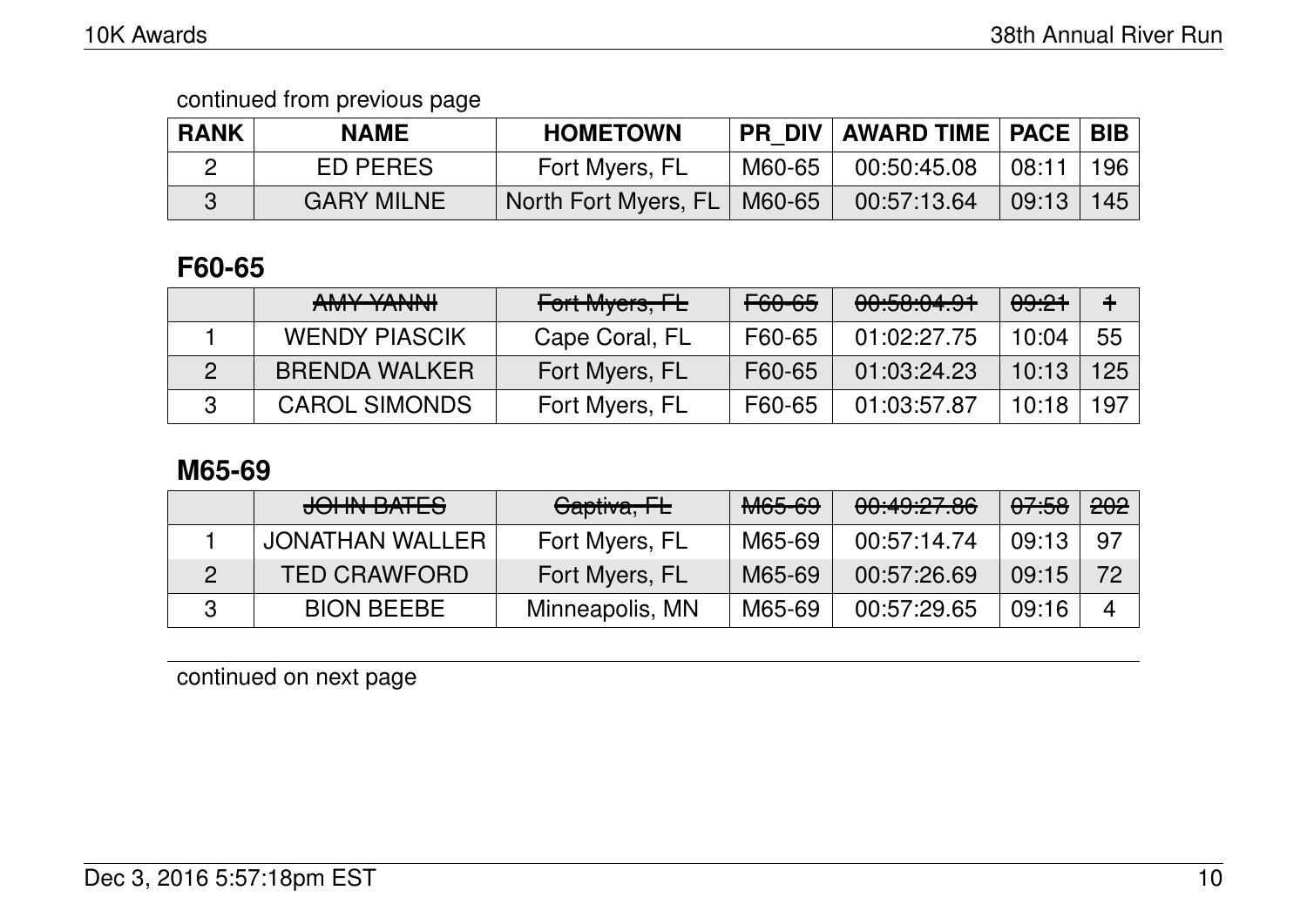| <b>RANK</b> | <b>NAME</b>            | <b>HOMETOWN</b>      | <b>PR DIV</b> | <b>AWARD TIME   PACE</b> |       | <b>BIB</b> |  |
|-------------|------------------------|----------------------|---------------|--------------------------|-------|------------|--|
| F65-69      |                        |                      |               |                          |       |            |  |
|             | C.J. QUIGGLE           | Fort Myers, FL       | F65-69        | 01:03:44.20              | 10:16 | 41         |  |
|             | <b>SANDI FAUST</b>     | North Fort Myers, FL | F65-69        | 01:03:54.70              | 10:18 | 83         |  |
| 3           | <b>CLAIRE PEDERSEN</b> | Fort Myers, FL       | F65-69        | 01:11:03.50              | 11.27 | 177        |  |

## **M70-74**

| <b>JAMES DERHAM</b> | Naples, FL                                  | M70-74 | 00:54:30.38 | 08:47       | -56 |
|---------------------|---------------------------------------------|--------|-------------|-------------|-----|
| LOU MARJON          | North Fort Myers, FL   M70-74   00:55:47.15 |        |             | 08:59 82    |     |
| <b>ROCKY MADDEN</b> | Fort Myers Beach, FL   M70-74               |        | 00:56:02.78 | 09:02   102 |     |

## **F70-99**

| <b>JEAN OBRIEN</b> | Fort Myers, FL | F70-99 01:08:44.24 11:04 120 |       |  |
|--------------------|----------------|------------------------------|-------|--|
| <b>VERA OWENS</b>  | Fort Myers, FL | F70-99 01:16:42.22 l         | 12:21 |  |

# **M75-99**